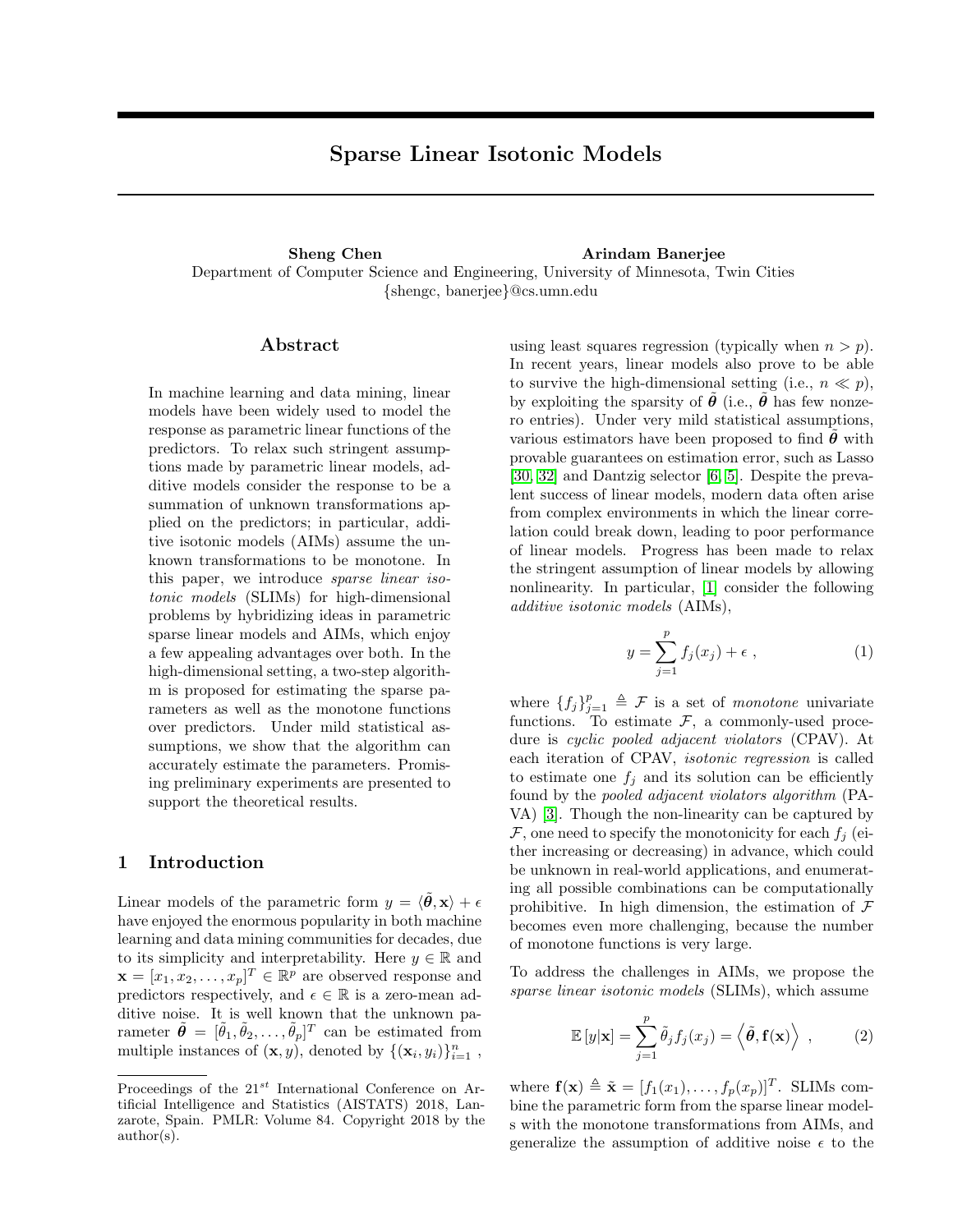conditional expectation form  $\mathbb{E}[y|\mathbf{x}]$ . Throughout the paper, the parameter  $\theta$  is assumed to be *s*-sparse. For identifiability, we also assume w.l.o.g. that each  $f_i$ is monotonically increasing (as the monotonicity can be flipped by changing signs of  $\theta_j$ ), and properly normalized such that every  $\tilde{x}_i = f_i(x_i)$  is zero-mean and unit-variance. Note that without losing any representational power of AIM, the assumption of increasing  $f_j$  avoids the pre-specification of monotonicity for each  $f_j$  as required in [\(1\)](#page-0-0). For such hybrid model, given *n* i.i.d. samples  $\{(\mathbf{x}_i, y_i)\}_{i=1}^n$ , our goal is to estimate both  $\theta$  and  $\mathcal F$ . Since the hidden predictor  $\tilde{\mathbf x}$  is inaccessible, brutally fitting data into a linear model could result in a poor estimate of  $\theta$ . In this work, we design a two-step algorithm to accomplish this goal, which estimates  $\hat{\theta}$  followed by F. The estimation of  $\hat{\theta}$  is inspired by the rank-based approaches for structure learning of graphical models. At the high level, those approaches do not rely on the exact values of samples generated from the graphical model, in order to learn its structure. Instead they resort to rank correlations (e.g., Kendall's tau correlation [\[16\]](#page-8-3)) that are invariant under monotonically increasing transformation, so that observing  $x$  and  $\tilde{x}$  makes no difference to the method. By leveraging a similar idea, we propose the Kendall's tau Dantzig selector (KDS) to estimate  $\theta$ , with certain Kendall's tau correlation coefficients appropriately plugged in. Under some distributional assumptions, we show that this estimator is guaranteed to recover a normalized version of  $\hat{\theta}$  with small error. After  $\hat{\theta}$ is estimated, we have a CPAV-type algorithm tailored for estimating transformations  $\mathcal{F}$ , which efficiently extends CPAV at little cost.

To sum up, we highlight a few merits of SLIM as follows. Firstly, as aforementioned, SLIM need not specify the monotonicity of  $f_i$  whereas AIM requires. Secondly the two-step estimation for SLIM is particularly useful in high-dimensional settings. The estimation of  $\tilde{\theta}$  may identify many "don't-care"  $f_j$ 's as their corresponding  $\hat{\theta}_j$ 's are zero, thus reducing the problem size of estimating  $\mathcal F$ . Besides, estimating  $\boldsymbol \theta$ will suffice if one only focuses on variable selection. For the ease of exposition, we introduce a few notations which will be used in the rest of the paper. We let  $\mathbf{y} = [y_1, y_2, \dots, y_n]^T \in \mathbb{R}^n$  be the response vector,  $\mathbf{X} = [\mathbf{x}_1, \mathbf{x}_2, \dots, \mathbf{x}_n]^T \in \mathbb{R}^{n \times p}$  be the observed design matrix, and denote its columns by  $\mathbf{x}^j \in \mathbb{R}^n$ . Similarly  $\tilde{\mathbf{X}}, \tilde{\mathbf{x}}_i$  and  $\tilde{\mathbf{x}}^j$  will denote the hidden counterpart of  $\mathbf{X}$ ,  $\mathbf{x}_i$  and  $\mathbf{x}^j$ . Matrix is bold capital, and the corresponding bold lowercase is reserved for its rows (columns) with suitable subscripts (superscripts), and its entries are plain lowercase with subscripts indexing both row and column. In general, vectors are bold lowercase while scalars are plain lowercase. For a matrix,  $\|\cdot\|_2$ denotes its spectral norm (i.e. the largest eigenvalue)

and  $\|\cdot\|_{\max}$  denotes the value of the largest entry in magnitude. The rest of the paper is organized as follows: we first review the related work in Section [2,](#page-1-0) and provide an overview of estimation for SLIM in Section [3.](#page-1-1) Next we analyze the recovery of  $\theta$  and present the algorithmic details for estimating  $\mathcal F$  in Section [4.](#page-2-0) In Section [5,](#page-6-0) we demonstrate the effectiveness of SLIM through experiments. Section [6](#page-7-1) is dedicated to the conclusion. Due to page limit, most of the proofs are deferred to the supplementary material.

## <span id="page-1-0"></span>2 Related Work

AIM was initially proposed in [\[1\]](#page-7-0). [\[23\]](#page-8-4) established the asymptotic properties of the CPAV procedure. The high-dimensional counterpart of AIMs (i.e., assuming most of  $f_i$ 's are zero), Lasso ISO (LISO), was studied by [\[10\]](#page-8-5), where a modified CPAV is used to achieved the sparsity in  $\mathcal{F}$ . [\[8\]](#page-8-6) considered a semiparametric additive isotonic model by introducing an additional parametric model into [\(1\)](#page-0-0). On the other hand, [\[14\]](#page-8-7) considered an additive model of the same form as [\(1\)](#page-0-0) for general  $\mathcal F$ . With suitable smoothing operator on  $f_i$ 's, a coordinate descent procedure called backfitting can be applied to estimating  $\mathcal F$ . In high-dimensional regime , [\[28\]](#page-8-8) correspondingly investigated the sparse additive models (SpAMs), which is solved a backfitting algorithm with extra soft-thresholding steps. Many other efforts have been spent by relying on the smoothness of  $f_j$ 's, including [\[18\]](#page-8-9), [\[24\]](#page-8-10), [\[15\]](#page-8-11), and etc.

The method we use to estimate  $\ddot{\theta}$  is closely related to the high-dimensional structure learning of graphical models. For sparse Gaussian graphical model, [\[25\]](#page-8-12) proposed a neighborhood selection procedure for estimating the graph structure, which iteratively regresses each variable against the rest via Lasso. The neighborhood Dantzig selector [\[34\]](#page-9-2) shares the similar spirit with this approach, which switches Lasso to Dantzig selector. Recent progress has shown that these approaches continue to work for some non-Gaussian distributions, such as nonparanormal distribution [\[21\]](#page-8-13), by using rank correlations to approximate the latent correlation matrix [\[33,](#page-9-3) [19\]](#page-8-14). Similar results have been further generalized to transelliptical distribution [\[20,](#page-8-15) [12,](#page-8-16) [13\]](#page-8-17).

## <span id="page-1-1"></span>3 Overview of Two-Step Algorithm

In this section, we present an overview of the twostep algorithm for the estimation of SLIM, which first estimates  $\boldsymbol{\theta}$  and then  $\boldsymbol{\mathcal{F}}$ .

For the estimation of  $\tilde{\theta}$ , if the hidden design matrix  $\tilde{\mathbf{X}}$ could be observed, Dantzig selector [\[6\]](#page-8-0) can be used to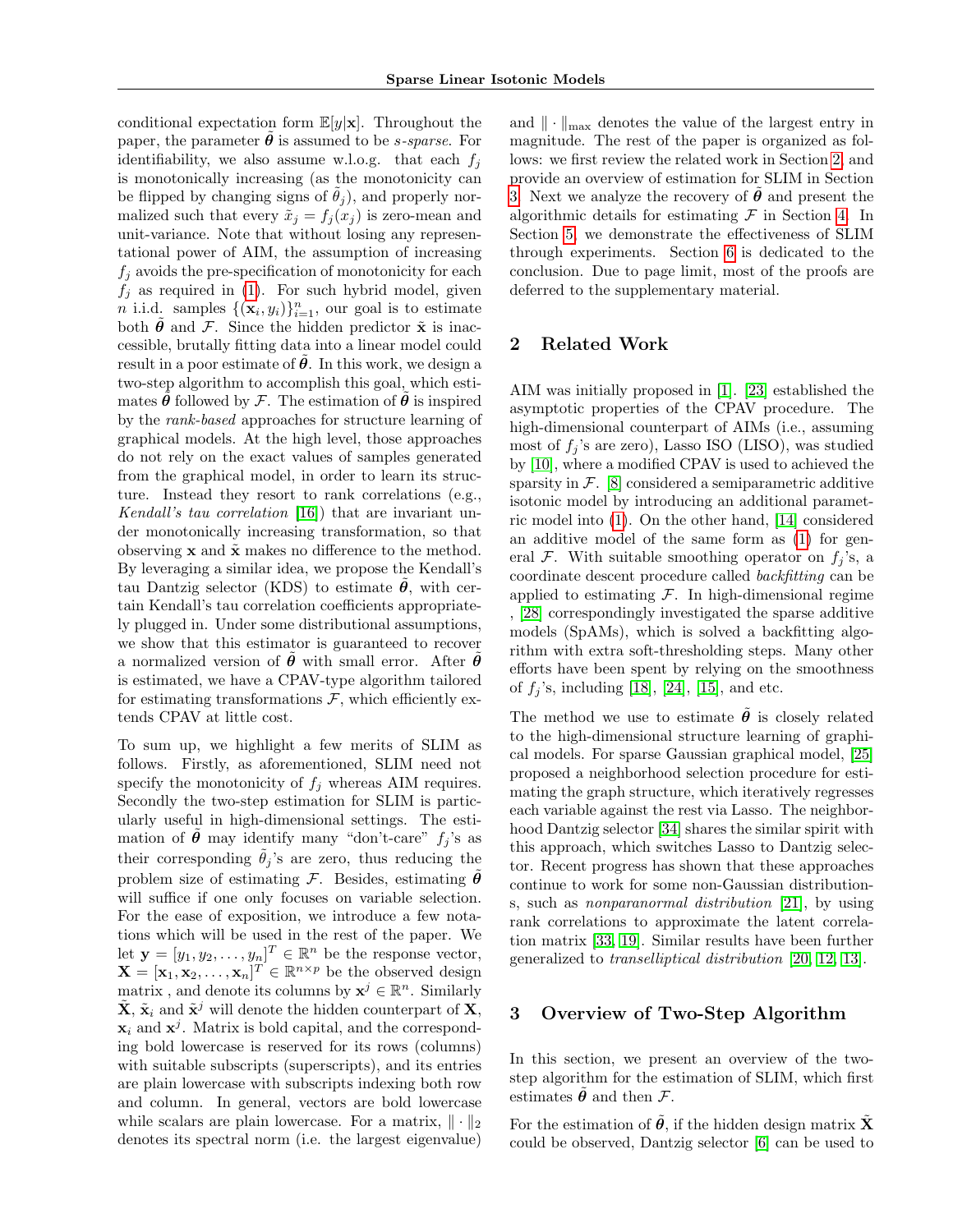estimate  $\tilde{\theta}$  as normal linear models,

$$
\hat{\theta}_{\text{orc}} = \underset{\boldsymbol{\theta} \in \mathbb{R}^p}{\text{argmin}} \|\boldsymbol{\theta}\|_1 \text{ s.t. } \left\|\frac{1}{n}\tilde{\mathbf{X}}^T\left(\tilde{\mathbf{X}}\boldsymbol{\theta} - \mathbf{y}\right)\right\|_{\infty} \leq \gamma_n ,\tag{3}
$$

where  $\gamma_n$  is a tuning parameter. A key observation from [\(3\)](#page-2-1) is that instead of exactly knowing  $\tilde{\mathbf{X}}$  and y, it is sufficient to be given the (approximate) value of  $\frac{\tilde{\mathbf{x}}^T \tilde{\mathbf{x}}}{n}$  and  $\frac{\tilde{\mathbf{x}}^T \mathbf{y}}{n}$  in order for [\(3\)](#page-2-1) to work. Note that the quantity  $\frac{\tilde{\mathbf{X}}^T \tilde{\mathbf{X}}}{n}$  and its expectation  $\tilde{\Sigma} = \mathbb{E}[\tilde{\mathbf{x}} \tilde{\mathbf{x}}^T]$  also arise in the structure learning of nonparanormal graphical models. Specifically if  $\tilde{\mathbf{x}}$  follows a multivariate Gaussian  $\mathcal{N}(\mathbf{0}, \tilde{\mathbf{\Sigma}})$ , then the observed predictor **x**, represented as  $f^{-1}(\tilde{x}) \triangleq$  $[f_1^{-1}(\tilde{x}_1), \ldots, f_1^{-1}(\tilde{x}_p)]^T$ , is by definition a nonparanormal distribution  $\overline{N}PN(\tilde{\Sigma}, \mathbf{f}^{-1}),$  in which  $\tilde{\Sigma}$  is often called latent correlation matrix. Simply speaking, the nonparanormal distribution models the random vector whose coordinates are element-wise monotone transformations of a Gaussian random vector. To estimate  $\tilde{\Sigma}$  without knowing **f** or  $f^{-1}$ , Kendall's tau correlation coefficient [\[16\]](#page-8-3) plays a key role in rank-based methods. Given data  $\mathbf{X} = [x_{ij}] \in \mathbb{R}^{n \times p}$ , we define the sample Kendall's tau correlation matrix  $\hat{\mathbf{T}} = [\hat{t}_{ij}] \in \mathbb{R}^{p \times p}$  as

$$
\hat{t}_{ij} = \sum_{1 \le k, k' \le n} \frac{\text{sign}((x_{ki} - x_{k'i})(x_{kj} - x_{k'j}))}{n(n-1)}, \quad (4)
$$

and its transformed version  $\hat{\mathbf{\Sigma}} = [\hat{\sigma}_{ij}] \in \mathbb{R}^{p \times p}$ ,

$$
\hat{\sigma}_{ij} = \sin\left(\frac{\pi}{2}\hat{t}_{ij}\right),\tag{5}
$$

One straightforward yet critical property of  $\hat{\mathbf{T}}$  and  $\hat{\mathbf{\Sigma}}$  is the invariance to monotone increasing transformations on columns of  $X$ , indicating that the two quantities remain unchanged if  $X$  is replaced by  $X$  in the definitions. More importantly, later analysis will reveal for the class of transelliptical distributions (a generalization of nonparanormal distribution) the closeness between the transformed sample Kendall's tau correlation matrix  $\hat{\Sigma}$  and the latent correlation matrix  $\tilde{\Sigma}$ , thus  $\hat{\Sigma}$  can serve as an approximation to  $\frac{\tilde{\mathbf{X}}^T\tilde{\mathbf{X}}}{n}$  as  $\frac{\tilde{\mathbf{x}}^T \tilde{\mathbf{x}}}{n} \approx \tilde{\Sigma}$  in expectation. For  $\frac{\tilde{\mathbf{x}}^T \mathbf{y}}{n}$  and its expectation  $\tilde{\beta} = \mathbb{E}[y\tilde{\mathbf{x}}] = \tilde{\Sigma}\tilde{\theta}$ , we similarly define the *sample* Kendall's tau correlation vector  $\hat{\mathbf{b}} \in \mathbb{R}^p$  and its transformation  $\beta$ 

$$
\hat{b}_j = \sum_{1 \le k, k' \le n} \frac{\text{sign}((x_{kj} - x_{k'j})(y_k - y_{k'}))}{n(n-1)}, \quad (6)
$$

$$
\hat{\beta}_j = \sin\left(\frac{\pi}{2}\hat{b}_j\right) \tag{7}
$$

and use  $\hat{\beta}$  as a replacement for  $\frac{\tilde{\mathbf{x}}^T \mathbf{y}}{n}$ . Therefore the estimation of  $\tilde{\theta}$  can proceed with [\(3\)](#page-2-1) by replacing  $\frac{\tilde{\mathbf{x}}^T \tilde{\mathbf{x}}}{n}$ 

<span id="page-2-7"></span><span id="page-2-1"></span>Algorithm 1 Estimating  $\theta$  and  ${\mathcal F}$  for SLIM **Input:**  $\mathbf{X} \in \mathbb{R}^{n \times p}$ ,  $\mathbf{y} \in \mathbb{R}^n$ , tuning parameter  $\gamma_n$ **Output:** Estimated  $\hat{\theta}$  for  $\tilde{\theta}$  and  $\hat{\mathcal{F}}$  for  $\mathcal{F}$ 1: Compute the transformed sample Kendall's tau

- correlation matrix  $\hat{\Sigma}$  and vector  $\hat{\beta}$  using [\(4\)](#page-2-2) [\(7\)](#page-2-3)
- 2: Estimate  $\hat{\theta}$  via Kendall's tau Dantzig selector [\(8\)](#page-2-4)
- 3:  $\hat{\theta} := \hat{\sigma}_y \hat{\theta}$ , where  $\hat{\sigma}_y$  is the sample variance of y 4: Estimate the hidden design  $\hat{\mathbf{X}}$  via [\(9\)](#page-2-5)
- 5:  $\hat{\mathcal{F}} := {\{\hat{f}_j\}}_{j=1}^p$ , where  $\hat{f}_j$  is given by [\(10\)](#page-2-6)
- 6: **Return**  $\hat{\theta}$  and  $\hat{\mathcal{F}}$

and  $\frac{\tilde{\mathbf{X}}^T \mathbf{y}}{n}$  with  $\hat{\mathbf{\Sigma}}$  and  $\hat{\boldsymbol{\beta}}$  respectively, which leads to the following estimator which we call Kendall's tau Dantzig selector (KDS),

<span id="page-2-4"></span>
$$
\check{\theta} = \underset{\theta \in \mathbb{R}^p}{\text{argmin}} \|\theta\|_1 \quad \text{s.t.} \quad \left\|\hat{\Sigma}\theta - \hat{\beta}\right\|_{\infty} \leq \gamma_n \quad (8)
$$

Later it will be shown in the analysis that the  $\dot{\theta}$  only approximates the direction of  $\theta$ , and the scale should be attached on the final estimate  $\boldsymbol{\theta}$  by calculating the sample variance of y.

<span id="page-2-2"></span>To estimate the transformations  $F$ , one needs to first find out an  $\mathbf{\hat{X}} = [\hat{x}_{ij}]$  that approximates the hidden design  $\tilde{\mathbf{X}} = [f_j(x_{ij})]$  for the observed  $\mathbf{X} = [x_{ij}]$ , which essentially gives us the estimated values of each  $f_j$  at *n* points  $x_{1j}, \ldots, x_{nj}$ . To be specific, we fit  $\hat{\mathbf{X}}$  into **v** and the estimated  $\hat{\theta}$  through the following convex program,

<span id="page-2-5"></span>
$$
\hat{\mathbf{X}} = \underset{\mathbf{Z} \in \mathbb{R}^{n \times p}}{\operatorname{argmin}} \frac{1}{2} \|\mathbf{Z}\hat{\boldsymbol{\theta}} - \mathbf{y}\|_2^2 \tag{9}
$$

<span id="page-2-8"></span>s.t.  $\mathbf{z}^j \in \mathcal{M}(\mathbf{x}^j), \ \mathbf{1}^T \mathbf{z}^j = 0, \ \| \mathbf{z}^j \|_2 \leq \sqrt{n}, \ \forall \ 1 \leq j \leq p,$ 

where  $\mathcal{M}(\mathbf{x}) = \{ \mathbf{v} \mid v_i \ge v_j \text{ iff } x_i \ge x_j, \forall 1 \le i, j \le p \}.$ In order to get the  $f_j$  defined everywhere, we need to interpolate the *n* estimated points  $\hat{x}_{1j}, \ldots, \hat{x}_{nj}$ . In the algorithm, we simply use nearest-neighbor interpolation as follows,

<span id="page-2-6"></span>
$$
\hat{f}_j(x) = \sum_{i=1}^n \hat{x}_{ij} \cdot \mathbb{I}\left\{i = \underset{1 \le k \le n}{\text{argmin}} |x_{kj} - x| \right\}, \quad (10)
$$

where  $\mathbb{I}\{\cdot\}$  is the indicator function that outputs one if the predicate is true and zero otherwise. Other interpolation technique, e.g., linear/spline interpolation, can be applied in the need of certain desired properties of  $f_j$ . The full estimation algorithm is given in Algorithm [1.](#page-2-7)

## <span id="page-2-3"></span><span id="page-2-0"></span>4 Statistical and Algorithmic Analysis

In this section, we detail the Algorithm [1](#page-2-7) in several aspects. We analyze the recovery guarantee of the KDS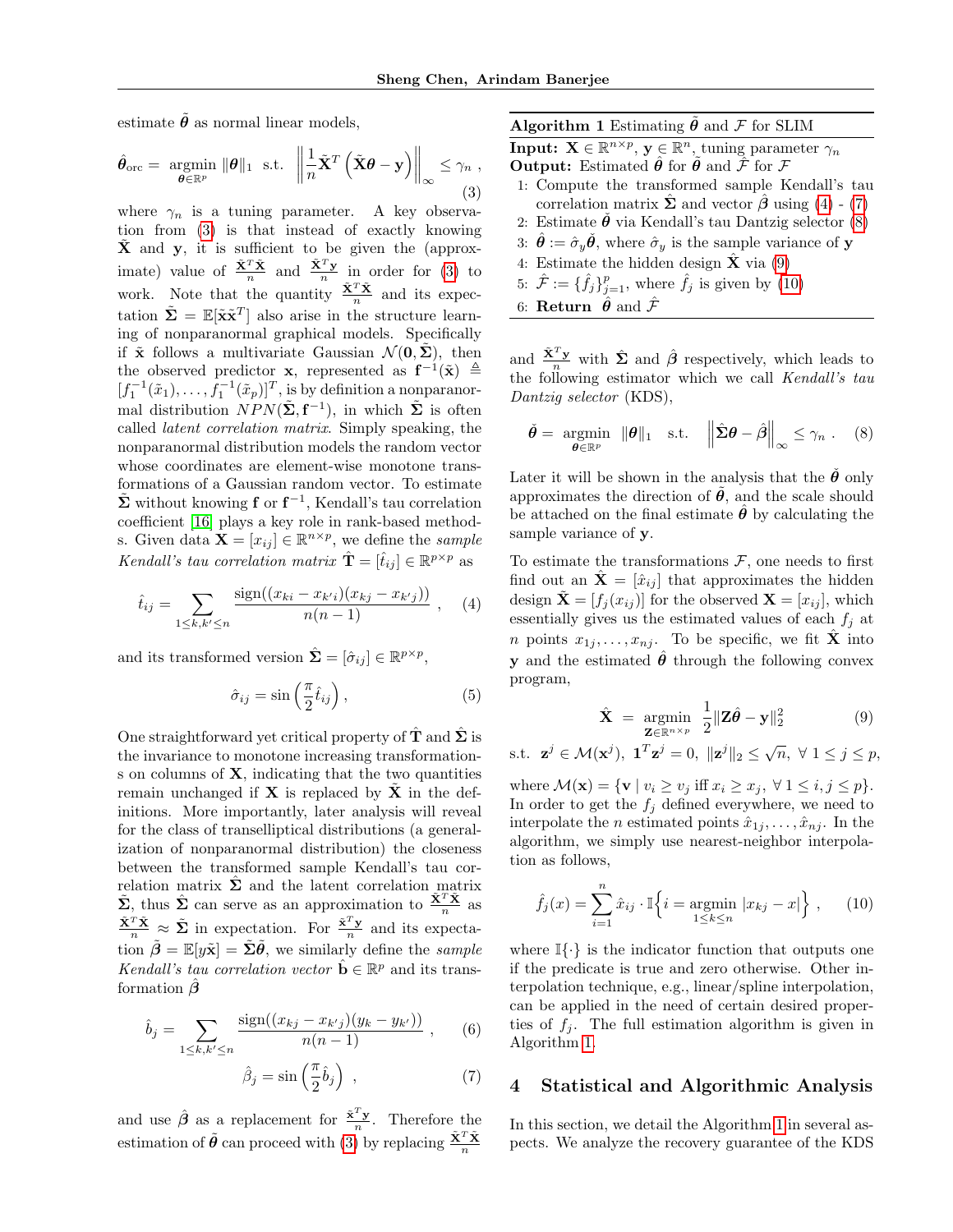for estimating  $\tilde{\theta}$ . Under the assumption of transelliptically distributed  $(\mathbf{x}, y)$  and the so-called sign sub-Gaussian condition, we show that the sample complexity of KDS can be sharpened compared with [\[33,](#page-9-3) [19\]](#page-8-14). To estimate  $\mathcal F$ , we present a CPAV-type algorithm for solving [\(9\)](#page-2-5), where each step can be solved almost at no more cost than isotonic regression.

## 4.1 Recovery guarantee of  $\hat{\theta}$

In this subsection, we consider the estimation of  $\tilde{\theta}$ . The KDS [\(8\)](#page-2-4) can be casted as a linear program, which can be solved efficiently by many optimization algorithms [\[7,](#page-8-18) [17\]](#page-8-19). Hence we focus on the statistical aspect of KDS. From Section [3,](#page-1-1) we know that the success of KDS relies on  $\hat{\Sigma}$  and  $\hat{\beta}$ , which replace  $\frac{\tilde{\mathbf{X}}^T\tilde{\mathbf{X}}}{n}$  and  $\frac{\tilde{\mathbf{X}}^T \mathbf{y}}{n}$  in the Dantzig selector [\(3\)](#page-2-1). Hence we first investigate the property of  $\hat{\Sigma}$  and  $\hat{\beta}$ . The definition [\(4\)](#page-2-2) -[\(7\)](#page-2-3) are sample versions of (transformed) Kendall's tau correlation matrix and vector. Here we define their population counterparts.

**Definition 1** Given  $(x, y)$  and its independent copy  $(\mathbf{x}', y')$ , the population Kendall's tau correlation matrix  $\mathbf{T} = [t_{ij}] \in \mathbb{R}^{p \times p}$  and vector  $\mathbf{b} \in \mathbb{R}^p$  are defined as

$$
t_{ij} = \mathbb{P}\left((x_i - x'_i)(x_j - x'_j) > 0\right) - \mathbb{P}\left((x_i - x'_i)(x_j - x'_j) < 0\right),
$$
 (11)

$$
b_j = \mathbb{P}\left((x_j - x'_j)(y - y') > 0\right) \qquad (12)
$$
  
-  $\mathbb{P}\left((x_j - x'_j)(y - y') < 0\right),$ 

and their transformed versions  $\Sigma = [\sigma_{ij}] \in \mathbb{R}^{p \times p}$  and  $\beta \in \mathbb{R}^p$  are given by

$$
\sigma_{ij} = \sin\left(\frac{\pi}{2}t_{ij}\right) , \quad \beta_j = \sin\left(\frac{\pi}{2}b_j\right) . \quad (13)
$$

To specify the statistical assumptions, we first introduce two family of distributions, elliptical and transelliptical. The transelliptical distribution is defined based on the elliptical distribution given as follows.

Definition 2 (Elliptical distribution) A random vector  $\mathbf{z} \in \mathbb{R}^p$  follows an elliptical distribution  $EC(\mu, \tilde{\Sigma}, \xi)$  iff z has a stochastic representation:

$$
\mathbf{z} \sim \boldsymbol{\mu} + \xi \mathbf{A} \mathbf{u} \,. \tag{14}
$$

Here  $\mu \in \mathbb{R}^p$ ,  $q \triangleq \text{rank}(\mathbf{A})$ ,  $\mathbf{A} \in \mathbb{R}^{p \times q}$ ,  $\xi \geq 0$  is a random variable independent of **u**, **u**  $\in \mathbb{S}^{q-1}$  is uniformly distributed on the unit sphere in  $\mathbb{R}^q$ , and  $AA^T = \tilde{\Sigma}$ . Note that

$$
\mathbb{E}[\mathbf{z}] = \boldsymbol{\mu} , \qquad \text{Cov}[\mathbf{z}] = \frac{\mathbb{E}[\xi^2]}{q} \tilde{\boldsymbol{\Sigma}} . \tag{15}
$$

This family of distribution contains the Gaussian distribution as a special case, and more details can be found in [\[9\]](#page-8-20). The extension from elliptical to transelliptical distribution parallels that from normal to nonparanormal distribution.

#### Definition 3 (Transelliptical distribution)

A random vector  $\mathbf{x} \in \mathbb{R}^p$  follows the transelliptical distribution  $TE(\tilde{\Sigma}, \xi, f)$  if  $f(x)$  =  $[f_1(x_1), f_2(x_2), \ldots, f_p(x_p)]^T \sim EC(\mu, \tilde{\Sigma}, \xi)$ , where  $f_1, f_2, \ldots, f_p$  are all strictly increasing functions,  $\mu = 0$ , diag( $\dot{\Sigma}$ ) = I, and  $\mathbb{P}(\xi = 0) = 0$ .

The conditions on  $\mu$  and diag( $\Sigma$ ) are imposed for identifiability. If the underlying elliptical distribution is multivariate Gaussian, then the transelliptical family is reduced to the nonparanormal. We refer the readers to [\[20\]](#page-8-15) for more discussions on transelliptical distribution. Based on the elliptical and transelliptical family, we introduce our assumptions on distribution of  $(\mathbf{x}, y)$ :

- $\mathbf{x} \in \mathbb{R}^p$  follows transelliptical distribution  $TE(\tilde{\Sigma}, \xi, \mathbf{f})$ , or equivalently  $\tilde{\mathbf{x}}$  follows elliptical distribution  $EC(\mathbf{0}, \tilde{\Sigma}, \xi)$ , where  $\mathbb{E}[\xi^2] = p$ .
- The smallest eigenvalue  $\lambda_{\min}$  of  $\tilde{\Sigma}$  is strictly positive.
- <span id="page-3-2"></span>•  $\tilde{\mathbf{x}}$  and y are jointly elliptically distributed.

The assumption  $\mathbb{E}[\xi^2] = p$  is also out of the consideration of identifiability. The last assumption on the joint distribution of  $(\tilde{\mathbf{x}}, y)$  may seem obscure. But it can be satisfied, for example, when x is nonparanormal and y is a noisy observation of  $\langle \tilde{\theta}, \mathbf{f}(\mathbf{x}) \rangle$  perturbed by an additive zero-mean Gaussian noise. Under these assumptions, we have the following recovery guarantee for the KDS  $\theta$ .

<span id="page-3-1"></span>**Theorem 1** For any s-sparse  $\tilde{\theta}$ , if we choose  $\gamma_n =$  $\frac{5\pi}{\sqrt{\lambda_{\min}}} \sqrt{\frac{s\log p}{n}}$  and  $n \geq \left(\frac{24\pi}{\lambda_{\min}}\right)^2 s^2 \log p$  , with probability at least  $1 - \frac{2}{p} - \frac{1}{p^{2.5}}$ ,  $\hat{\theta}$  given by [\(8\)](#page-2-4) satisfies

$$
\left\| \check{\boldsymbol{\theta}} - \frac{\tilde{\boldsymbol{\theta}}}{\sigma_y} \right\|_2 \le \frac{40\pi}{\lambda_{\min}^{3/2}} \sqrt{\frac{s^2 \log p}{n}} \;, \tag{16}
$$

In the theorem above, though KDS only approximates a normalized version of  $\theta$ , the scale  $\sigma_y$  can be estimated by computing the sample variance  $\hat{\sigma}_y^2$  of **y**, and the final estimate of  $\tilde{\theta}$  is  $\hat{\theta} = \hat{\sigma}_y \tilde{\theta}$  as given in Algorithm [1.](#page-2-7)

<span id="page-3-0"></span>To prove the theorem above, we need to characterize certain properties of  $\hat{\Sigma}$  and  $\hat{\beta}$ . One notable result that has been shown for  $\Sigma$ ,  $\hat{\Sigma}$  and  $\tilde{\Sigma}$  is given in the following lemma.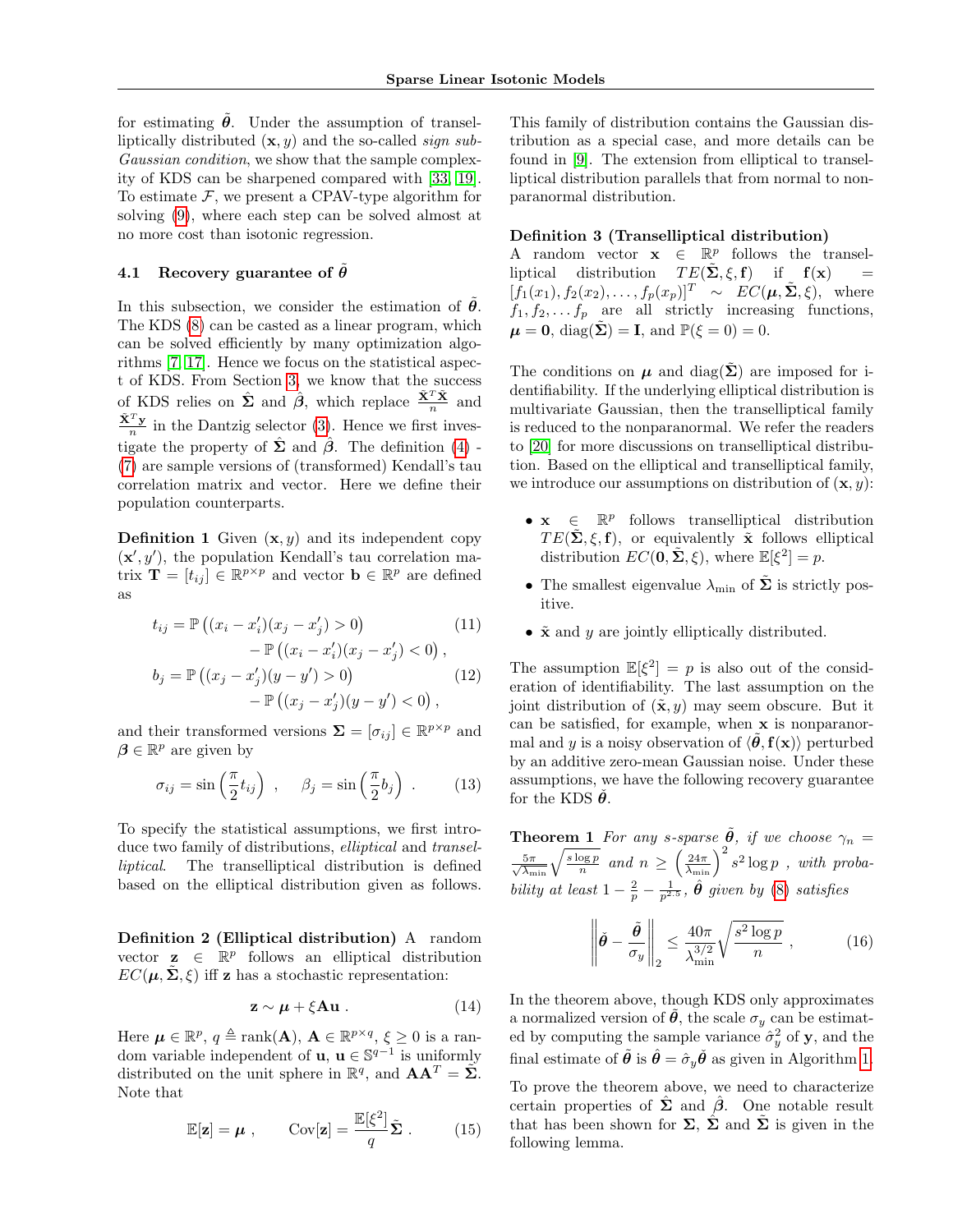**Lemma 1** For  $\mathbf{x} \sim TE(\tilde{\Sigma}, \xi, \mathbf{f})$ , the transformed population Kendall's tau correlation matrix  $\Sigma$  satisfies

$$
\Sigma = \tilde{\Sigma} \tag{17}
$$

and the sample version  $\hat{\Sigma}$  for  $\Sigma$  defined in [\(5\)](#page-2-8), with probability at least  $1-p^{-2.5}$ , satisfies

$$
\|\hat{\mathbf{\Sigma}} - \tilde{\mathbf{\Sigma}}\|_{\max} \le 3\pi \sqrt{\frac{\log p}{n}} \tag{18}
$$

<span id="page-4-0"></span>The lemma is essentially Theorem 3.2 and 4.1 in [\[13\]](#page-8-17). Similarly we have the following lemma for  $\beta$ ,  $\hat{\beta}$  and  $\tilde{\beta}$ .

Lemma 2 The transformed population Kendall's tau correlation vector  $\beta$  satisfies

$$
\beta = \frac{\tilde{\beta}}{\sigma_y} = \frac{\tilde{\Sigma}\tilde{\theta}}{\sigma_y} , \qquad (19)
$$

where  $\sigma_y^2$  is the variance of y. The transformed sample Kendall's tau correlation vector  $\hat{\beta}$ , with probability at least  $1-\frac{2}{p}$ , satisfies

$$
\|\hat{\beta} - \beta\|_{\infty} \le 2\pi \sqrt{\frac{\log p}{n}} \tag{20}
$$

The proof is included in the supplementary material. In the light of Lemma [1](#page-3-0) and [2,](#page-4-0) it becomes clear that  $\frac{\tilde{\mathbf{X}}^T\tilde{\mathbf{X}}}{n}$  and  $\frac{\tilde{\mathbf{X}}^T\mathbf{y}}{n}$  in [\(3\)](#page-2-1) are replaced by  $\hat{\mathbf{\Sigma}}$  and  $\hat{\boldsymbol{\beta}}$  in [\(8\)](#page-2-4). The population counterpart of  $\hat{\Sigma}$  is  $\Sigma = \tilde{\Sigma} = \mathbb{E}[\frac{\tilde{\mathbf{X}}^T \tilde{\mathbf{X}}}{n}].$ Unfortunately, the population version  $\beta$  of  $\hat{\beta}$  is not equal to  $\tilde{\beta} = \mathbb{E}[\frac{\tilde{\mathbf{X}}^T \mathbf{y}}{n}]$ , which is additionally normalized by  $\sigma_y$ . Therefore we will see later that KDS recovers a scaled  $\theta$ .

In order to bound the estimation error, we additionally need to show that the transformed sample Kendall's tau correlation matrix  $\Sigma$  satisfies the following restricted eigenvalue (RE) condition [\[5,](#page-8-1) [35,](#page-9-4) [27,](#page-8-21) [26,](#page-8-22) [2\]](#page-7-2), which is critical in the recovery analysis.

Lemma 3 Define the descent cone for any s-sparse  $vector \space \boldsymbol{\theta}^* \in \mathbb{R}^p$ ,

<span id="page-4-3"></span>
$$
\mathcal{C} = \{ \mathbf{v} \in \mathbb{R}^p \mid \|\boldsymbol{\theta}^* + \mathbf{v}\|_1 \leq \|\boldsymbol{\theta}^*\|_1 \} . \qquad (21)
$$

If  $\mathbf{x} \sim TE(\tilde{\Sigma}, \xi, \mathbf{f})$  and  $n \geq \left(\frac{24\pi}{\lambda_{\min}}\right)^2 s^2 \log p =$  $O(s^2 \log p)$ , with probability at least  $1 - p^{-2.5}$ , the following RE condition holds for  $\hat{\Sigma}$  in C,

$$
\inf_{\mathbf{v}\in\mathcal{C}\cap\mathbb{S}^{p-1}}\mathbf{v}^T\hat{\boldsymbol{\Sigma}}\mathbf{v}\geq\frac{\lambda_{\min}}{2}\;, \tag{22}
$$

where  $\lambda_{\min}$  is the smallest eigenvalue of  $\Sigma$ .

Remark: The proof is given in the supplementary material. Similar proof steps appear in [\[33\]](#page-9-3) amid the analysis of rank-based neighborhood Dantzig selector, in which the concept of RE condition is not formulated. Here we single out this lemma in order for the later comparison in Section [4.2.](#page-4-1)

Now we are ready to present the proof of Theorem [1.](#page-3-1)

Proof of Theorem [1:](#page-3-1) For the sake of convenience, we denote  $\theta^* = \frac{\tilde{\theta}}{\sigma_y}$ , and it is easy to see that  $\tilde{\Sigma}\theta^* = \beta$ . We first show that  $\theta^*$  is feasible when  $\gamma_n = \frac{5\pi}{\sqrt{\lambda_{\min}}} \sqrt{\frac{s \log p}{n}}$ , by bounding the left-hand side of the constraint for  $\theta^*$ .

$$
\left\| \hat{\Sigma} \theta^* - \hat{\beta} \right\|_{\infty} = \left\| \left( \hat{\Sigma} - \tilde{\Sigma} \right) \theta^* - (\hat{\beta} - \beta) \right\|_{\infty} \n\leq \left\| \left( \hat{\Sigma} - \tilde{\Sigma} \right) \theta^* \right\|_{\infty} + \left\| \hat{\beta} - \beta \right\|_{\infty} \n\leq \left\| \theta^* \right\|_1 \left\| \hat{\Sigma} - \tilde{\Sigma} \right\|_{\max} + 2\pi \sqrt{\frac{\log p}{n}} \n\leq \sqrt{s} \cdot \|\theta^*\|_2 \left\| \hat{\Sigma} - \tilde{\Sigma} \right\|_{\max} + 2\pi \sqrt{\frac{\log p}{n}} \n\leq \frac{3\pi}{\sqrt{\lambda_{\min}}} \sqrt{\frac{s \log p}{n}} + 2\pi \sqrt{\frac{\log p}{n}} \leq \frac{5\pi}{\sqrt{\lambda_{\min}}} \sqrt{\frac{s \log p}{n}}
$$

where we use Lemma [1](#page-3-0) and [2,](#page-4-0) and thus  $\theta^*$  is feasible with probability  $1 - \frac{2}{p} - \frac{1}{p^{2.5}}$  by union bound. On the other hand, since  $\check{\theta}$  is optimal solution to [\(8\)](#page-2-4), it satisfies

,

$$
\|\check{\theta}\|_1 \le \|\theta^*\|_1
$$
 and  $\left\|\hat{\Sigma}\check{\theta}-\hat{\beta}\right\|_{\infty} \le \gamma_n$ .

Letting  $\mathbf{z} = \check{\theta} - \theta^*$ , we thus have

$$
\left\| \hat{\boldsymbol{\Sigma}} \mathbf{z} \right\|_{\infty} \le \left\| \hat{\boldsymbol{\Sigma}} \check{\boldsymbol{\theta}} - \hat{\boldsymbol{\beta}} \right\|_{\infty} + \left\| \hat{\boldsymbol{\Sigma}} \boldsymbol{\theta}^* - \hat{\boldsymbol{\beta}} \right\|_{\infty} \le 2\gamma_n \quad \Longrightarrow
$$

$$
\mathbf{z}^T \hat{\boldsymbol{\Sigma}} \mathbf{z} = \left\langle \mathbf{z}, \hat{\boldsymbol{\Sigma}} \mathbf{z} \right\rangle \le \|\mathbf{z}\|_1 \left\| \hat{\boldsymbol{\Sigma}} \mathbf{z} \right\|_{\infty} \le 2\gamma_n \|\mathbf{z}\|_1
$$

<span id="page-4-2"></span>Using Lemma [3](#page-4-2) combined with the inequality above, with probability at least  $1 - \frac{2}{p} - \frac{1}{p^{2.5}}$ , we get

$$
\frac{\lambda_{\min}}{2} \|\mathbf{z}\|_2^2 \leq \mathbf{z}^T \hat{\mathbf{\Sigma}} \mathbf{z} \leq 2\gamma_n \|\mathbf{z}\|_1 \implies
$$

$$
\|\mathbf{z}\|_2 \leq \frac{4\gamma_n}{\lambda_{\min}} \frac{\|\mathbf{z}\|_1}{\|\mathbf{z}\|_2} \leq \frac{40\pi}{\lambda_{\min}^{3/2}} \sqrt{\frac{s^2 \log p}{n}} ,
$$

where we use the fact that  $\sup_{z \in \mathcal{C}} \frac{\|z\|_1}{\|z\|_2}$  $\frac{\|\mathbf{z}\|_1}{\|\mathbf{z}\|_2} \leq 2\sqrt{s}.$ 

#### <span id="page-4-1"></span>4.2 Improved RE condition

From the result stated in Lemma [3,](#page-4-2) we see that the  $O(s^2 \log p)$  sample complexity for RE condition of  $\hat{\Sigma}$ is worse than that of  $\frac{\tilde{\mathbf{X}}^T \tilde{\mathbf{X}}}{n}$ , which is  $O(s \log p)$  [\[5,](#page-8-1) [26\]](#page-8-22).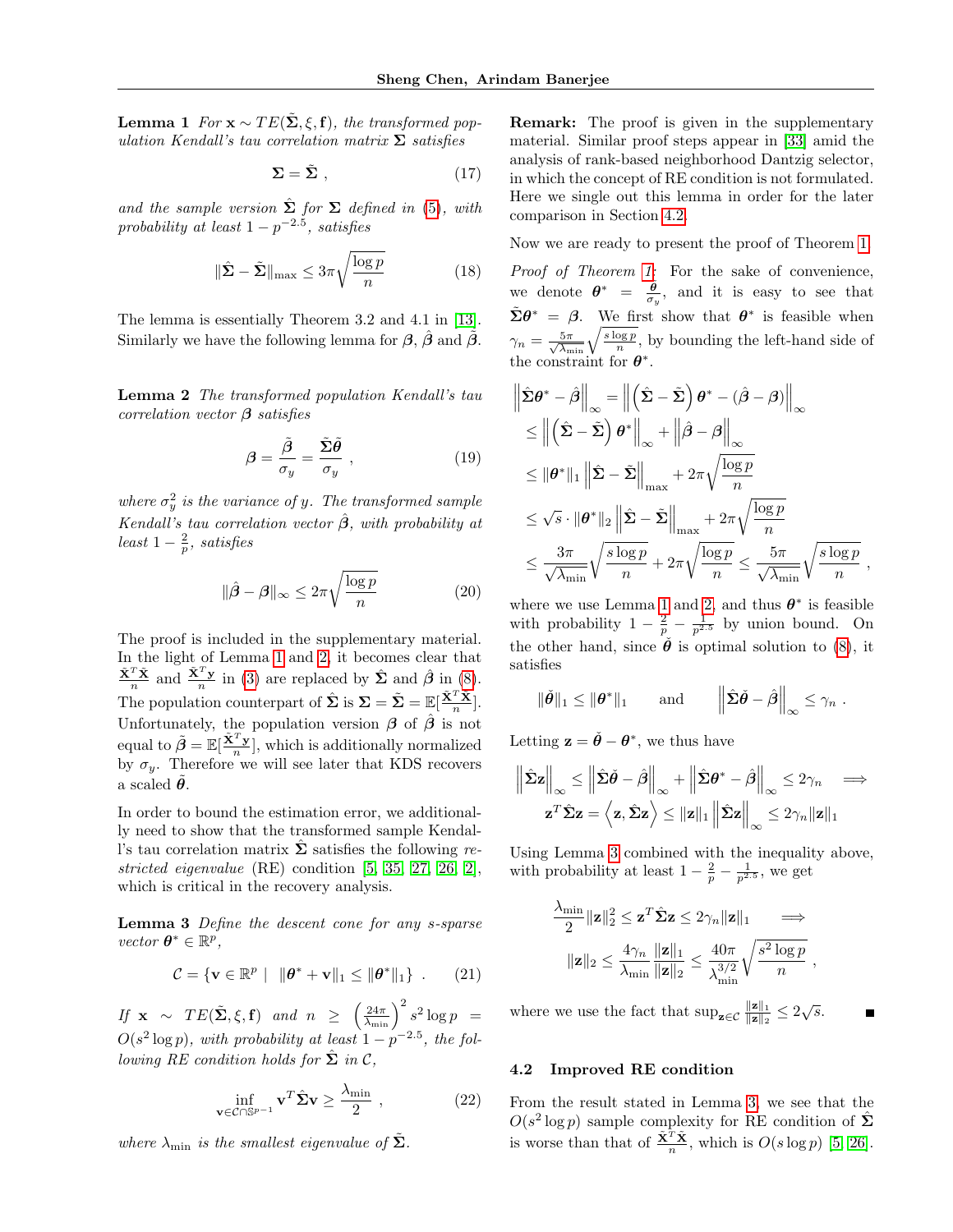Next we show that this sharper bound (see Theorem [2\)](#page-5-0) can be obtained for  $\Sigma$  if the distribution of x further satisfies the *sign sub-Gaussian condition* [\[12\]](#page-8-16). This result may be of independent interest.

#### Definition 4 (Sign sub-Gaussian condition)

For a random variable x, the operator  $\psi : \mathbb{R} \to \mathbb{R}$  is defined as

$$
\psi(x; \alpha, t_0) \triangleq \inf \left\{ c > 0 : \mathbb{E} \exp\{ t(x^{\alpha} - \mathbb{E} x^{\alpha}) \} \right\}
$$
  

$$
\leq \exp(ct^2), \text{ for } |t| < t_0 \right\}. \quad (23)
$$

The random vector  $\mathbf{x} \in \mathbb{R}^p$  satisfies the sign sub-Gaussian condition iff

$$
\sup_{\mathbf{v}\in\mathbb{S}^{p-1}}\psi\left(\langle\operatorname{sign}(\mathbf{x}-\mathbf{x}'),\mathbf{v}\rangle\,;2,t_0\right)\leq\kappa\|\mathbf{T}\|_2^2\;, \quad (24)
$$

for a fixed constant  $\kappa$  and some  $t_0 > 0$  such that  $t_0 \kappa ||\mathbf{T}||_2^2$  is lower bounded by a fixed constant, where  $x'$  is an independent copy of  $x$  and  $T$  is the population Kendall's tau correlation matrix defined in [\(11\)](#page-3-2).

Detailed discussions on the sign sub-Gaussian condition can be found in [\[12\]](#page-8-16), which is out of the scope of this paper. In particular, [\[12\]](#page-8-16) show that if sign sub-Gaussian condition for transelliptical x, the  $\hat{\Sigma}$  will converge with high probability to  $\tilde{\Sigma}$  at rate  $O(\sqrt{\frac{s \log p}{n}})$  in terms of restricted spectral norm,

$$
\|\hat{\Sigma} - \tilde{\Sigma}\|_{2,s} \triangleq \sup_{\substack{\mathbf{v} \in \mathbb{S}^{p-1} \\ \|\mathbf{v}\|_0 \le s}} \left| \mathbf{v}^T (\hat{\Sigma} - \tilde{\Sigma}) \mathbf{v} \right| = O\left(\sqrt{\frac{s \log p}{n}}\right).
$$
\n(25)

<span id="page-5-0"></span>Starting from this result, we show that with high probability the RE condition will hold for  $\hat{\Sigma}$  with  $O(s \log p)$ samples.

**Theorem 2** Let  $\mathbf{X} = [\mathbf{x}_1, \mathbf{x}_2, \dots, \mathbf{x}_n]^T$  be i.i.d. samples of  $\mathbf{x} \sim TE(\tilde{\Sigma}, \xi, \mathbf{f})$  for which the sign sub-Gaussian condition holds with constant  $\kappa$ . Define the constant

$$
c_0 = \max \left\{ \frac{320\kappa \pi^4 \|\tilde{\Sigma}\|_2^2}{\lambda_{\min}^2}, \frac{\pi^2}{\lambda_{\min}} \right\} ,
$$

in which  $\lambda_{\min}$  is the smallest eigenvalue  $\tilde{\Sigma}$ . If  $n \geq$  $\frac{128c_0}{\lambda_{\min}} s \log p = O(s \log p)$ , with probability at least 1 –  $\frac{2}{p} - \frac{1}{p^2}$ ,  $\hat{\Sigma}$  satisfies the following RE condition,

$$
\inf_{\mathbf{v}\in\mathcal{C}\cap\mathbb{S}^{p-1}}\mathbf{v}^T\hat{\boldsymbol{\Sigma}}\mathbf{v}\geq\frac{\lambda_{\min}}{2}\;, \tag{26}
$$

where  $\mathcal C$  is defined in [\(21\)](#page-4-3).

Remark: The proof of Theorem [2](#page-5-0) is deferred to the supplementary material. Note that Theorem [1](#page-3-1) relies on the RE condition described in Lemma [3,](#page-4-2) but we emphasize that if sign sub-Gaussian condition holds we can obtain similar result as long as  $n$  attains the bound in Theorem [2,](#page-5-0) which is smaller than the one required in Lemma [3.](#page-4-2)

#### 4.3 Computation of  $F$

After  $\hat{\theta}$  is obtained, we can turn to the estimation of transformations  $F$ . As we only have access to a finite number of samples  $\{(\mathbf{x}_i, y_i)\}_{i=1}^n$ , it is impossible to know the exact function. Hence we use the simple nearest-neighbor interpolation to approximate the  $f_i$ as mentioned in [\(10\)](#page-2-6). By leveraging the monotonicity of  $f_j$ , we can estimate **X** via solving the constrained least squares problem below,

<span id="page-5-1"></span>
$$
\hat{\mathbf{X}} = \underset{\mathbf{Z} \in \mathbb{R}^{n \times p}}{\operatorname{argmin}} \ \ell(\mathbf{Z}) = \frac{1}{2} ||\mathbf{Z}\hat{\boldsymbol{\theta}} - \mathbf{y}||_2^2
$$
\n
$$
\text{s.t.} \quad \mathbf{z}^j \in \mathcal{M}(\mathbf{x}^j), \ \forall \ 1 \le j \le p \ ,
$$
\n
$$
(27)
$$

where the set  $\mathcal{M}(\mathbf{x})$  denotes the monotone cone induced by vector x, i.e.,

$$
\mathcal{M}(\mathbf{x}) = \{ \mathbf{v} \mid v_i \ge v_j \text{ iff } x_i \ge x_j, \ \forall \ 1 \le i, j \le p \}.
$$
\n(28)

The problem  $(27)$  is convex w.r.t. **Z**. Note that if  $\hat{\theta} = 1$ , the problem [\(27\)](#page-5-1) is reduced to the estimation of  $\mathcal F$  in AIM, which can be solved by the CPAV algorithm. Hence similar CPAV-type algorithm applies here, which is essentially a procedure of cyclic block coordinate descent (BCD) with exact minimization (i.e., minimizing  $\ell(\mathbf{Z})$  w.r.t. each  $\mathbf{z}^j$  cyclically while keeping other blocks fixed). In this scheme, each subproblem turns out to be an isotonic regression [\[3\]](#page-8-2). To be specific, we let  $\hat{\mathbf{X}}_{(k)}$  be the iterate of the k-th round update, and define the residue for the  $j$ -th block as

<span id="page-5-3"></span>
$$
\mathbf{r}_{(k)}^j = \mathbf{y} - \sum_{i < j} \hat{\theta}_i \hat{\mathbf{x}}_{(k)}^i - \sum_{i > j} \hat{\theta}_i \hat{\mathbf{x}}_{(k-1)}^i. \tag{29}
$$

Then each  $\hat{\mathbf{x}}_i^j$  $\binom{J}{k}$  is obtained by solving

<span id="page-5-2"></span>
$$
\hat{\mathbf{x}}_{(k)}^j = \underset{\mathbf{z}^j \in \mathcal{M}(\mathbf{x}^j)}{\operatorname{argmin}} \frac{1}{2} \left\| \mathbf{z}^j - \frac{\mathbf{r}_{(k)}^j}{\hat{\theta}_j} \right\|_2^2, \quad (30)
$$

which can be efficiently computed in  $O(n)$  time using a skillful implementation of PAVA [\[11\]](#page-8-23). If we define for a set A the projection operator as  $P_{\mathcal{A}}(\mathbf{z}) =$  $\operatorname{argmin}_{\mathbf{x} \in \mathcal{A}} \frac{1}{2} \|\mathbf{x} - \mathbf{z}\|_2^2$ , the isotonic regression [\(30\)](#page-5-2) is simply the projection of  $\mathbf{r}_i^j$  $\int_{(k)}^{j}$   $/\hat{\theta}_j$  onto the monotone cone  $\mathcal{M}(\mathbf{x}^j)$ . Note that  $\ell(\cdot)$  is a function of the design **Z** instead of the coefficient vector  $\hat{\theta}$ . Though being convex, the problem [\(27\)](#page-5-1) can have infinitely many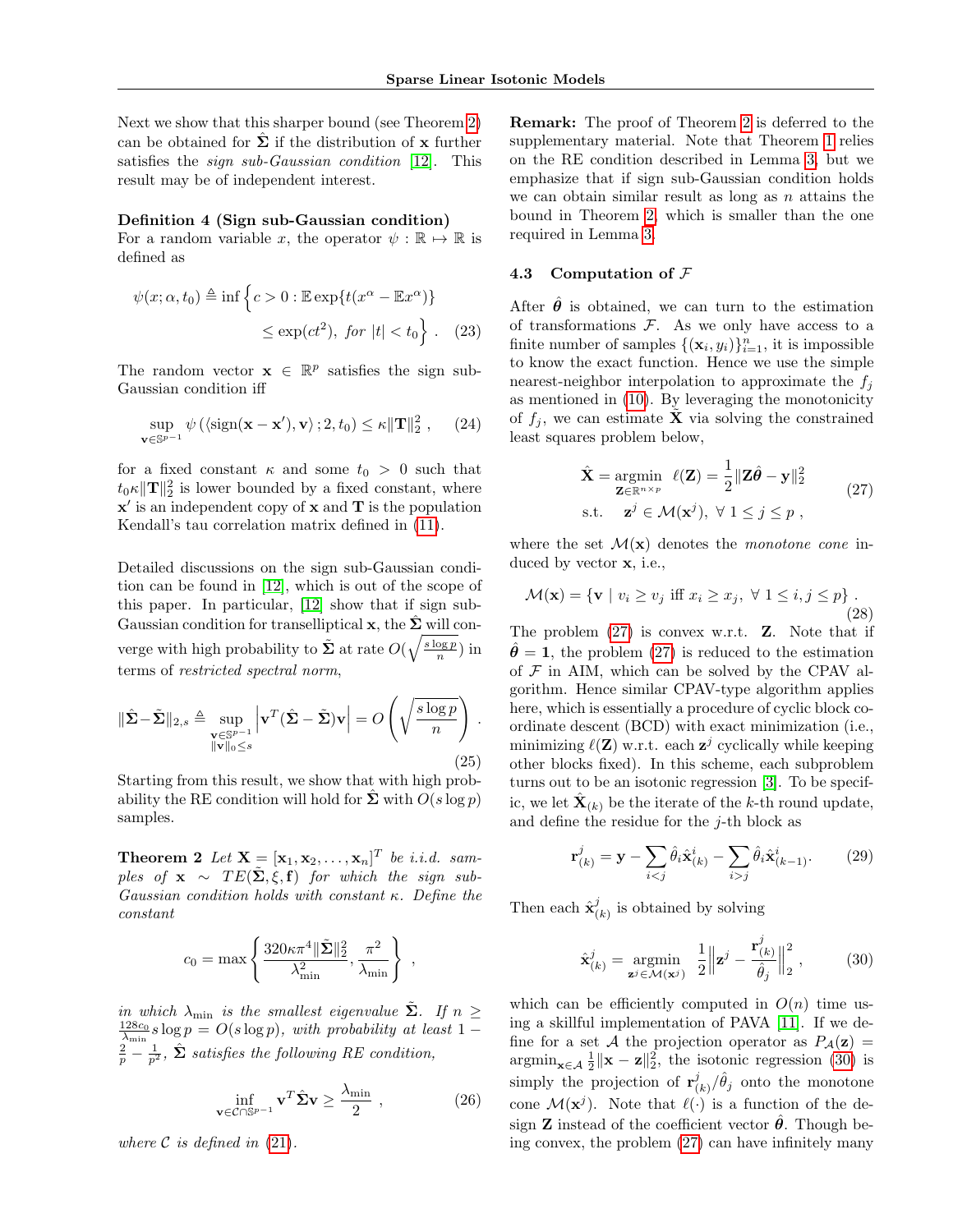solutions, some of which can be far from the original  $\hat{\mathbf{X}}$ . For example, given any  $\hat{\mathbf{X}}$ , we can construct another optimum via shifting two columns  $\hat{\mathbf{x}}^i$  and  $\hat{\mathbf{x}}^j$ by  $\mu_i$  and  $\mu_j$  respectively, such that  $\hat{\theta}_i \mu_i + \hat{\theta}_j \mu_j = 0$ . To avoid these "bad" solutions, we further impose on Fo avoid these bad solutions, we further impose on<br>each  $\hat{\mathbf{x}}^j$  the constraints  $\mathbf{1}^T \hat{\mathbf{x}}^j = 0$  and  $||\hat{\mathbf{x}}^j||_2 \leq \sqrt{n}$ , as the marginal distribution of  $\tilde{x}_{ij}$  is zero-mean and unit-variance. With additional constraints, the new problem is given by

$$
\hat{\mathbf{X}} = \underset{\mathbf{Z} \in \mathbb{R}^{n \times p}}{\operatorname{argmin}} \ell(\mathbf{Z}) \tag{31}
$$

s.t.  $\mathbf{z}^j \in \mathcal{M}(\mathbf{x}^j), \ \mathbf{1}^T\mathbf{z}^j = 0, \ \| \mathbf{z}^j \|_2 \leq \sqrt{n}, \ \forall \ 1 \leq j \leq p,$ 

and the subproblem for each block boils down to

$$
\hat{\mathbf{x}}_{(k)}^j = \underset{\mathbf{z}^j \in \mathcal{M}(\mathbf{x}^j)}{\operatorname{argmin}} \frac{1}{2} \left\| \mathbf{z}^j - \frac{\mathbf{r}_{(k)}^j}{\hat{\theta}_j} \right\|_2^2
$$
\n
$$
\text{s.t.} \quad \mathbf{1}^T \mathbf{z}^j = 0, \quad \|\mathbf{z}^j\|_2 \le \sqrt{n}, \tag{32}
$$

which we name *standardized isotonic regression*. The solution to [\(32\)](#page-6-1) can be viewed as the projection onto the intersection of monotone cone  $\mathcal{M}(\mathbf{x}^i)$ , hyperplane  $\mathcal{L} = {\mathbf{z} | \mathbf{1}^T \mathbf{z} = 0}$ , and scaled  $L_2$ -norm ball  $\mathcal{B} = \{ \mathbf{z} \mid ||\mathbf{z}||_2 \leq \sqrt{n} \}.$  The next theorem show that the standardized isotonic regression is equivalent to the ordinary isotonic regression followed by successive projection on  $\mathcal L$  and  $\mathcal B$ .

**Theorem 3** Given any monotone cone M, the following equality holds

<span id="page-6-2"></span>
$$
P_{\mathcal{M}\cap\mathcal{L}\cap\mathcal{B}}(\cdot) = P_{\mathcal{B}}(P_{\mathcal{L}}(P_{\mathcal{M}}(\cdot)))\,,\tag{33}
$$

where  $P_{\mathcal{L}}(\mathbf{z}) = \mathbf{z} - \frac{\mathbf{1}^T \mathbf{z}}{n} \cdot \mathbf{1}$  and  $P_{\mathcal{B}}(\mathbf{z}) = \min\{\frac{\sqrt{n}}{\|\mathbf{z}\|_2\}$  $\frac{\sqrt{n}}{\|\mathbf{z}\|_2}, 1 \}$  · **z**.

The proof of Theorem [3](#page-6-2) is given in the supplementary material. Theorem [3](#page-6-2) indicates that the extra cost for each subproblem of our CPAV algorithm is very minimal, since the projection onto  $\mathcal L$  and  $\mathcal B$  can be done in linear time. Note that the CPAV for AIM needs to work with  $p$  blocks of variables, and pre-specifying the monotonicity for each  $f_i$  could lead to as many as  $2<sup>p</sup>$  different combinations, which is computationally prohibitive. In contrast, our algorithm only deals with roughly  $O(s)$  blocks and need not specify the monotonicity. The details of our CPAV is given Algorithm [2.](#page-6-3) For  $\hat{\theta}_j = 0$ , the corresponding  $f_j$  will have no contribution to the estimated SLIM, which is thus skipped in our CPAV. The convergence of Algorithm [2](#page-6-3) basically follows from the extensive studies on cyclic BCD type algorithms [\[22,](#page-8-24) [31,](#page-9-5) [4\]](#page-8-25). Recently [\[29\]](#page-8-26) show that the convergence rate of BCD with exact minimization achieves  $O(1/t)$  for a family of quadratic nonsmooth problem without linear dependency on the number of blocks, which applies to Algorithm [2](#page-6-3) for solving [\(31\)](#page-6-4).

Algorithm  $2$  Estimating  $X$ 

<span id="page-6-3"></span> $\textbf{Input:} \ \ \text{Data} \ \textbf{y} \in \mathbb{R}^n, \ \textbf{X} \in \mathbb{R}^{n \times p}, \ \text{estimated} \ \hat{\boldsymbol{\theta}}, \ \text{number}$ of round  $t$ 

Output: Estimated hidden design  $\hat{\mathbf{X}}$ 

- 1: Initialize  $\hat{\mathbf{X}}_{(0)} = \mathbf{0}_{n \times p}$
- 2: for  $k:= 1, 2, ..., t$  do 3: for  $j = 1, 2, ..., p$  do
- 4: if  $\hat{\theta}_i \neq 0$  then

<span id="page-6-4"></span>5: Compute 
$$
\mathbf{r}_{(k)}^j
$$
 using (29)

6: Compute 
$$
\mathbf{z}_{(k)}^j = P_{\mathcal{M}(\mathbf{x}^j)}\left(\frac{\mathbf{r}_{(k)}^j}{\hat{\theta}_j}\right)
$$
 using PAVA

 $\binom{J}{(k)}$ 

7: 
$$
\hat{\mathbf{x}}_{(k)}^j := P_{\mathcal{B}}(P_{\mathcal{L}}(\mathbf{z}_{(k)}^j))
$$

<span id="page-6-1"></span>8: end if

9: end for

10: end for

11: Return  $\hat{\mathbf{X}} = \hat{\mathbf{X}}_{(t)}$ 

## <span id="page-6-0"></span>5 Experimental Results

In this section, we show some experimental evidence for the effectiveness of SLIM. We test our estimation algorithm on the synthetic data. Specifically we fix the problem dimension  $p = 500$ , the sparsity level of  $\theta$ , s = 10. The distribution of **x** is chosen as  $NPN(\Sigma, f)$ , and  $y \sim \langle \theta, \tilde{\mathbf{x}} \rangle + \mathcal{N}(0, 0.25)$ . The covariance matrix is given by  $\widetilde{\Sigma} = AA^T$ , where **A** is a Gaussian random matrix with normalized rows. In data preparation, we first generate  $\tilde{\mathbf{x}}$  from  $\mathcal{N}(\mathbf{0}, \mathbf{\Sigma})$ . For the ten  $\tilde{x}_i$ 's whose corresponding  $\tilde{\theta}_i$ 's are nonzero, we then apply ten different monotonically increasing functions to obtain  $x_i$ 's, which are basically the inverse of  $f_i$ 's. The ten inverse functions are summarized in the table below. The  $\Phi(\cdot)$  in  $f_4^{-1}$  is the CDF of standard norm distribu-

| $f_1^{-1}(x) = x^3$                      | $f_6^{-1}(x) = x \log( x +1)$        |
|------------------------------------------|--------------------------------------|
| $f_2^{-1}(x) = \text{sign}(x)\sqrt{ x }$ | $f_7^{-1}(x) = 1/(1 + \exp(-x))$     |
| $f_3^{-1}(x) = \exp(x)$                  | $f_8^{-1}(x) = x - 1$                |
| $f_4^{-1}(x) = \Phi(x)$                  | $f_9^{-1}(x) = sign(x) log( x +1)$   |
| $f_5^{-1}(x) = x \exp(\sqrt{ x })$       | $f_{10}^{-1}(x) = \log(\exp(x) + 1)$ |

Table 1: Inverse of  $f_j$  for nonzero  $\hat{\theta}_j$ 

tion. For the rest of  $\tilde{x}_i$ , we randomly apply one of the functions above. All the results are obtained based on the average over 100 trials.

We plot in Figure  $1(a)$  the normalized estimation error of  $\tilde{\boldsymbol{\theta}}$  and  $\tilde{\mathbf{X}}, \frac{\|\tilde{\boldsymbol{\theta}}-\hat{\boldsymbol{\theta}}\|_2}{\|\tilde{\boldsymbol{\theta}}\|_2}$  $\frac{\tilde{\theta}-\hat{\theta}\|_2}{\|\tilde{\theta}\|_2}$  and  $\frac{\|\tilde{\mathbf{X}}-\hat{\mathbf{X}}\|_2}{\|\tilde{\mathbf{X}}\|_2}$ . As sample size *n* increases from  $100$  to 500, we can see the clear decreasing trend of error. We also compare the prediction error of SLIM with the simple linear model on 200 new data points, which is shown in Figure [1\(b\).](#page-7-4) The best tuning parameters for both methods are picked up via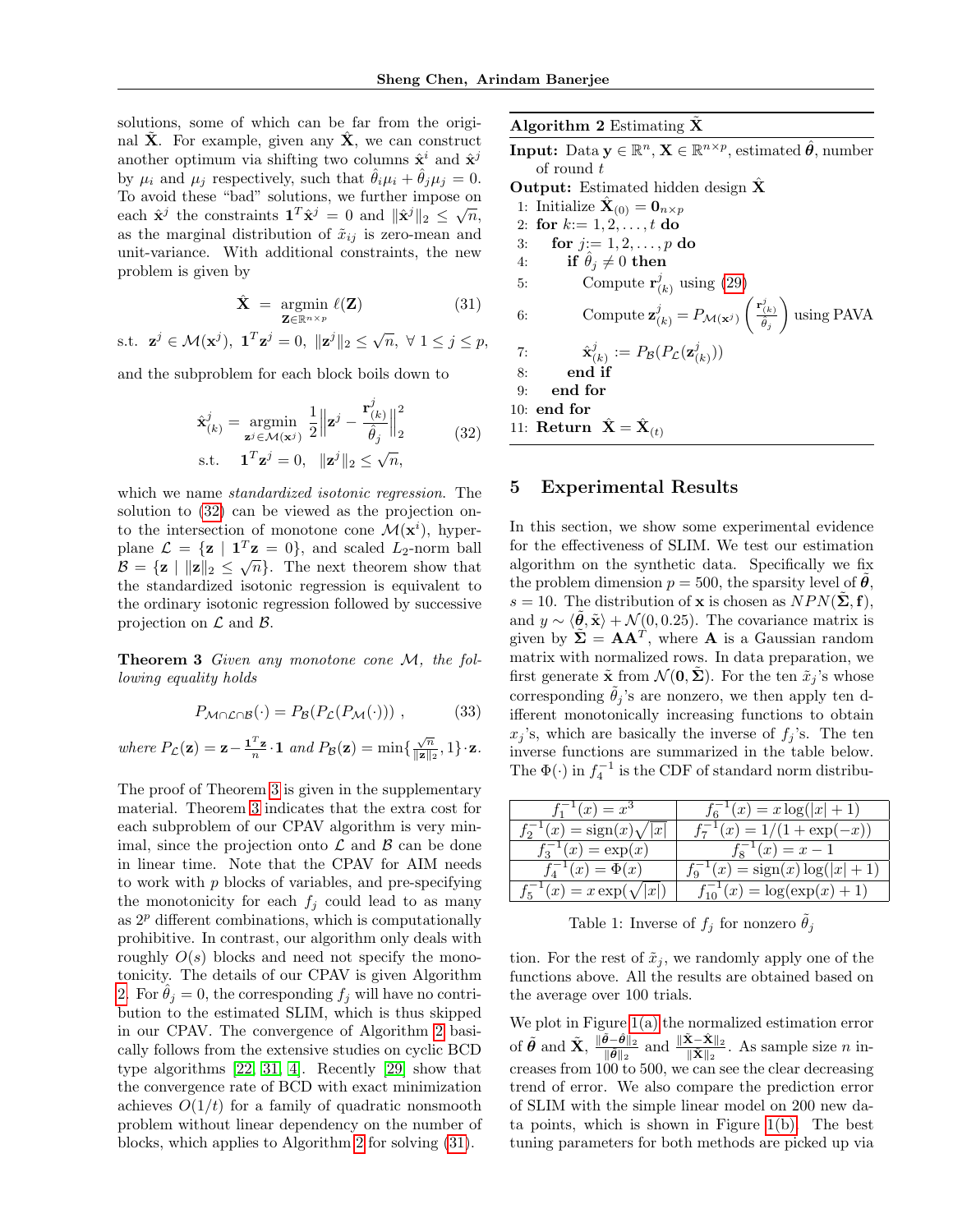<span id="page-7-4"></span><span id="page-7-3"></span>

Figure 2: Function  $f_j$  (blue curves) and the corresponding estimated  $\hat{f}_j$  at observed  $x_j$  (red dots) ( $n = 500$ )

grid search. The simple linear model fails to capture the nonlinear correlation between  $x$  and  $y$ , thus incurring large prediction errors. In contrast, SLIM better fits the data and has substantially smaller errors. In Figure  $1(c)$ , we specifically plot the prediction errors along the parameter-tuning paths when  $n = 500$ , and see that SLIM always outperforms the linear model (The actual parameters are different for both methods, but we keep the largest as  $2^9$  times the smallest). In Figure [2,](#page-7-6) we also provide the plots for  $f_1, f_2, \cdot, f_{10}$ and the corresponding estimated ones at the observed  $x_1, x_2, \ldots, x_{10}$ . It is not difficult to see that the red dots well capture the shape of the function plots except for some tails.

## <span id="page-7-1"></span>6 Conclusions

In this paper, we propose the sparse linear isotonic models (SLIMs) together with a two-step estimation algorithm. Our model enjoys a few advantages over the classical additive isotonic models. In high dimension, the proposed Kendall's tau Dantzig selector can provably recover the sparse parameters under suitable statistical assumptions. Especially we can obtain a sharper sample complexity than previous analysis when the

<span id="page-7-6"></span><span id="page-7-5"></span>so-called sign sub-Gaussian condition holds. On the optimization side, we show that as the subproblem in our backfitting algorithm for estimating monotone transformations, the standardized isotonic regression can be solved as efficiently as the ordinary isotonic regression. Some empirical evidences also demonstrate the effectiveness of SLIM.

## Acknowledgements

The research was supported by NSF grants IIS-1563950, IIS-1447566, IIS-1447574, IIS-1422557, CCF-1451986, CNS- 1314560, IIS-0953274, IIS-1029711, NASA grant NNX12AQ39A, and gifts from Adobe, IBM, and Yahoo.

#### References

- <span id="page-7-0"></span>[1] P. Bacchetti. Additive isotonic model. Journal of the American Statistical Association, 84(405):289–294, 1989.
- <span id="page-7-2"></span>[2] A. Banerjee, S. Chen, F. Fazayeli, and V. Sivakumar. Estimation with norm regularization. In Advances in Neural Information Processing Systems (NIPS), 2014.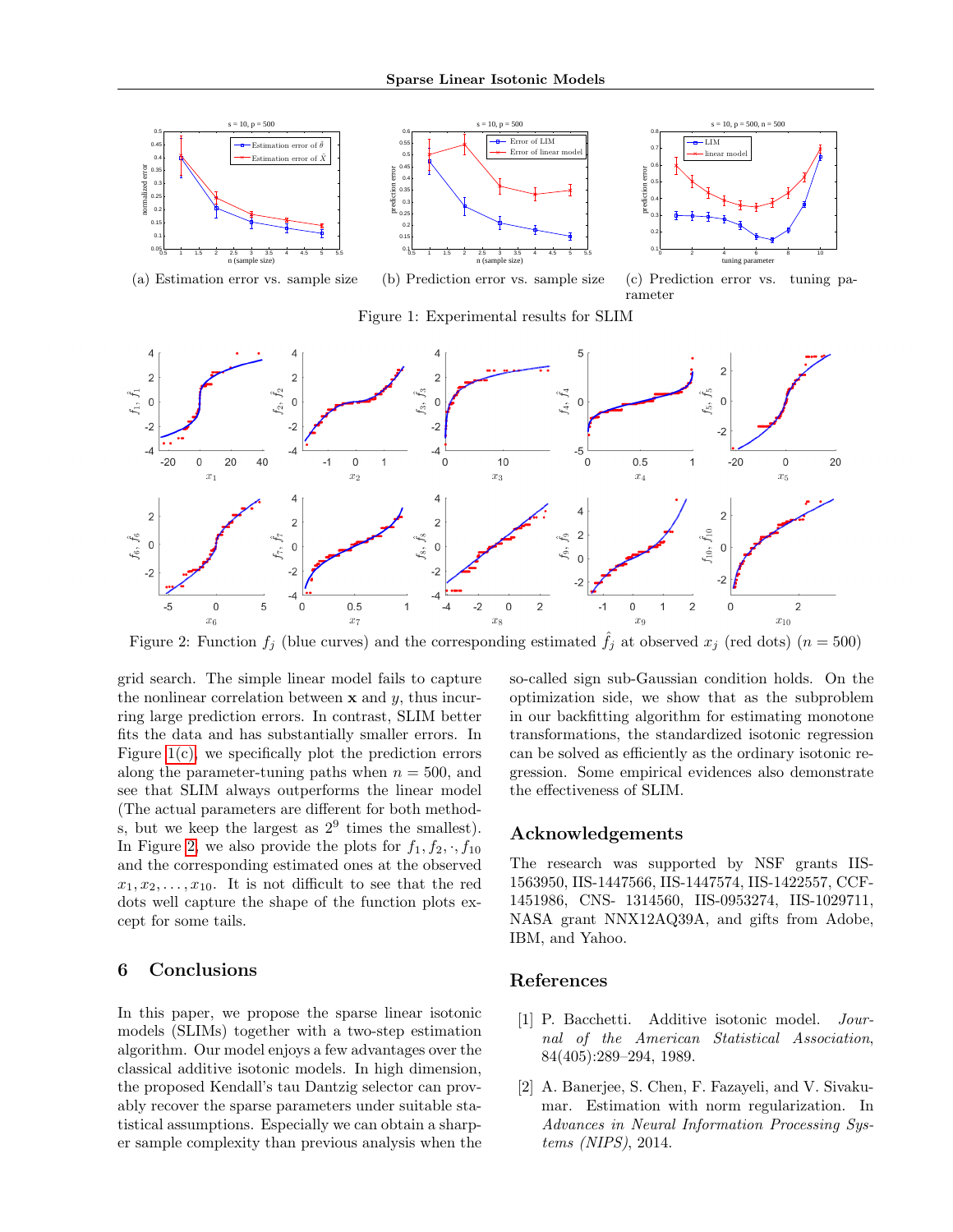- <span id="page-8-2"></span>[3] R. Barlow. Statistical Inference Under Order Restrictions: The Theory and Application of Isotonic Regression. J. Wiley, 1972.
- <span id="page-8-25"></span>[4] A. Beck and L. Tetruashvili. On the convergence of block coordinate descent type methods. SIAM Journal on Optimization, 23(4):2037–2060, 2013.
- <span id="page-8-1"></span>[5] P. J. Bickel, Y. Ritov, and A. B. Tsybakov. Simultaneous analysis of Lasso and Dantzig selector. The Annals of Statistics, 37(4):1705–1732, 2009.
- <span id="page-8-0"></span>[6] E. Candes and T Tao. The Dantzig selector: statistical estimation when  $p$  is much larger than  $n$ . The Annals of Statistics, 35(6):2313–2351, 2007.
- <span id="page-8-18"></span>[7] S. Chatterjee, S. Chen, and A. Banerjee. Generalized dantzig selector: Application to the ksupport norm. In Advances in Neural Information Processing Systems (NIPS), 2014.
- <span id="page-8-6"></span>[8] Guang Cheng. Semiparametric additive isotonic regression. J. Stat. Plan. Inference, 139(6):1980– 1991, 2009.
- <span id="page-8-20"></span>[9] K. Fang, S. Kotz, and K. Ng. Symmetric multivariate and related distributions. Number 36 in Monographs on statistics and applied probability. Chapman & Hall, 1990.
- <span id="page-8-5"></span>[10] Z. Fang and N. Meinshausen. LASSO isotone for high-dimensional additive isotonic regression. Journal of Computational and Graphical Statistics,  $21(1):72-91$ ,  $2012$ .
- <span id="page-8-23"></span>[11] S. J. Grotzinger and C. Witzgall. Projections onto order simplexes. Appl. Math. Optim., 12(1):247– 270, 1984.
- <span id="page-8-16"></span>[12] F. Han and H. Liu. Optimal rates of convergence for latent generalized correlation matrix estimation in transelliptical distribution. arXiv:1305.6916, 2013.
- <span id="page-8-17"></span>[13] F. Han and H. Liu. Scale-invariant sparse PCA on high-dimensional meta-elliptical data. Journal of the American Statistical Association, 109(505):275–287, 2014.
- <span id="page-8-7"></span>[14] T. J. Hastie and R. J. Tibshirani. Generalized additive models. London: Chapman & Hall, 1990.
- <span id="page-8-11"></span>[15] J. L. Horowitz and E. Mammen. Nonparametric estimation of an additive model with a link function. Ann. Statist.,  $32(6):2412-2443$ , 2004.
- <span id="page-8-3"></span>[16] M.G. Kendall. Rank correlation methods. C. Griffin, 1948.
- <span id="page-8-19"></span>[17] S. Lee, D. Bryzski, and M. Bogdan. Fast Saddle-Point Algorithm for Generalized Dantzig Selector and FDR Control with the Ordered l1-Norm. In AISTATS, 2016.
- <span id="page-8-9"></span>[18] Y. Lin and H. Zhang. Component selection and smoothing in multivariate nonparametric regression. Ann. Statist., 34(5):2272–2297, 2006.
- <span id="page-8-14"></span>[19] H. Liu, F. Han, M. Yuan, J. Lafferty, and L. Wasserman. High-dimensional semiparametric gaussian copula graphical models. Ann. Statist., 40(4):2293–2326, 2012.
- <span id="page-8-15"></span>[20] H. Liu, F. Han, and C. H. Zhang. Transelliptical graphical models. In NIPS, pages 809–817, 2012.
- <span id="page-8-13"></span>[21] H. Liu, J. Lafferty, and L. Wasserman. The nonparanormal: Semiparametric estimation of high dimensional undirected graphs. J. Mach. Learn. Res., 10:2295–2328, 2009.
- <span id="page-8-24"></span>[22] Z. Q. Luo and P. Tseng. On the convergence of the coordinate descent method for convex differentiable minimization. J. Optim. Theory. Appl., 72(1):7–35, 1992.
- <span id="page-8-4"></span>[23] E. Mammen and K. Yu. Additive isotone regression. IMS Lecture Notes-Monograph Series Asymptotics: Particles, Processes and Inverse Problems, 55:179–195, 2007.
- <span id="page-8-10"></span>[24] L. Meier, S. Van de Geer, and P. Bhlmann. Highdimensional additive modeling. Ann. Statist., 37(6B):3779–3821, 2009.
- <span id="page-8-12"></span>[25] N. Meinshausen and P. Bhlmann. Highdimensional graphs and variable selection with the lasso. Ann. Statist., 34(3):1436–1462, 2006.
- <span id="page-8-22"></span>[26] S. Negahban, P. Ravikumar, M. J. Wainwright, and B. Yu. A unified framework for the analysis of regularized M-estimators. Statistical Science, 27(4):538–557, 2012.
- <span id="page-8-21"></span>[27] G. Raskutti, M. J. Wainwright, and B. Yu. Restricted Eigenvalue Properties for Correlated Gaussian Designs. Journal of Machine Learning Research, 11:2241–2259, 2010.
- <span id="page-8-8"></span>[28] P. Ravikumar, J. Lafferty, H. Liu, and L. Wasserman. Sparse additive models. Journal of the Royal Statistical Society: Series B (Statistical Methodology), 71(5):1009–1030, 2009.
- <span id="page-8-26"></span>[29] R. Sun and M. Hong. Improved iteration complexity bounds of cyclic block coordinate descent for convex problems. arXiv:1512.04680, 2015.